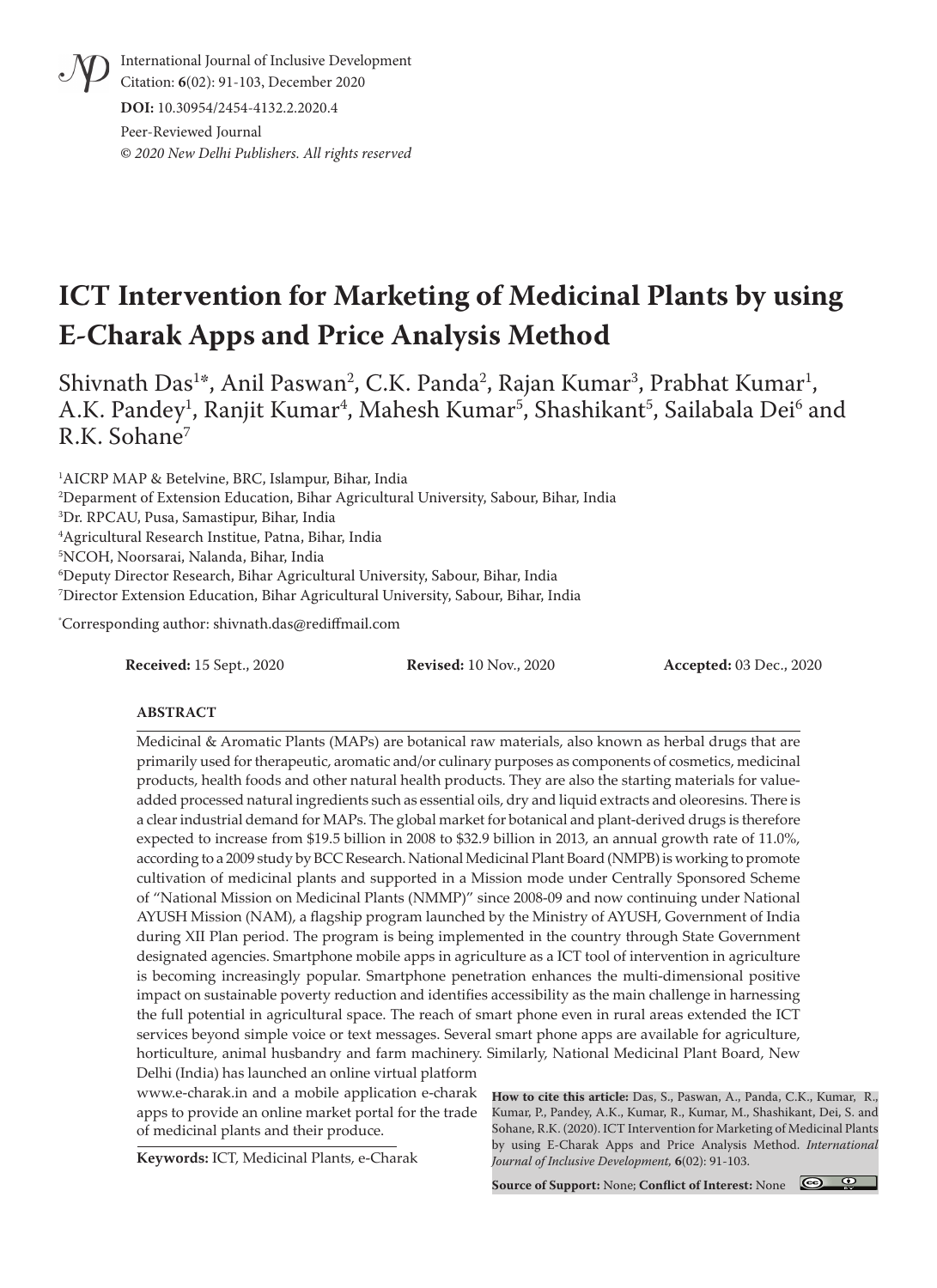Information and communication technology in agriculture (ICT in agriculture), also known as e-agriculture, focuses on the enhancement of agricultural and rural development through improved information and communication processes. More specifically, e-agriculture involves the conceptualization, design, development, evaluation and application of innovative ways to use information and communication technologies (ICTs) in the rural domain, with a primary focus on agriculture (Anonymous; 2020). ICT includes devices, networks, mobiles, services and applications; these range from innovative Internetera technologies and sensors to other pre-existing aids such as fixed telephones, televisions, radios and satellites. Provisions of standards, norms, methodologies, and tools as well as development of individual and institutional capacities, and policy support are all key components of e-agriculture.

Many ICT in agriculture or e-agriculture interventions have been developed and tested around the world to help agriculturists improve their livelihoods through increased agricultural productivity and income, or by reducing risks. Some useful resources for learning about e-agriculture in practice are the World Bank's e-sourcebook ICT in agriculture – connecting smallholder farmers to knowledge, networks and institutions (Anonymous; 2011), ICT uses for inclusive value chains (FAO; 2013a), ICT uses for inclusive value chains (FAO; 2013b) and Success stories on information and communication technologies for agriculture and rural development (FAO; 2015) have documented many cases of use of ICT in agriculture.

 Similarly, E-charak is an online market platform for the sale of medicinal plants (NMPB; 2015). To provide an online market portal for the trade of medicinal plants and their produce, National Medicinal Plant Board, New Delhi (India) has launched an online virtual platform www.e-charak. in, and a mobile application e-charak. This online gateway could be accessed either through an internet browser or the mobile app which could be downloaded through google play store in any android cell phone. On this online platform, farmers and collectors could show their produce under possession and purchasers like merchants, traders, manufacturers, exporters could able to see products according to their requirements. This application

and online platform would make a clear straight forward, serviceable exchange linkage among the producers and buyers. In this way formation of e-charak is a route forward of the Digital India Program.

# **Why Start a Herbal Medicine Business?**

If you are interested in leveraging on the existing love for herbal products, then you should consider starting an herbal medicine production company. The fact that people are interested in taking less chemical or non-chemical medications made from plants makes this type of business a viable and profitable one. Herbal medicine is one commodity that is useful in all parts of the world and of course those that are in the business of producing herbal medicines and related supplements, are known to generate sales repeatedly if the business is properly managed. Again, economic downturn hardly affects the consumption of herbal medicine and teas because it is a healthy substitute for chemical based medications. If you want to start this business, then you should conduct your market research and feasibility studies. You also need to write a good business plan that would help you raise your seed capital, set up the business, sort out tax and market your products. The truth is that it is one thing to have a fantastic idea cum business plan, but another thing for the business plan to translate to profits, which is why it is important to assemble a team of experts to work with if you want to be successful with your herbal medicine business.

# **Associations that can Provide Further Information Relating to Medicinal Plants and Extracts**

- International Council for Medicinal and Aromatic Plants (ICMAP).
- British Herbal Medicine Association (BHMA).
- European Herb Growers Association (EUROPAM).
- American Botanical Council (ABC).
- American Council for Medicinally Active Plants (ACMAP).
- Association for African Medicinal Plants Standards (AAMPS).
- Peruvian Institute of Natural Products (IPPN).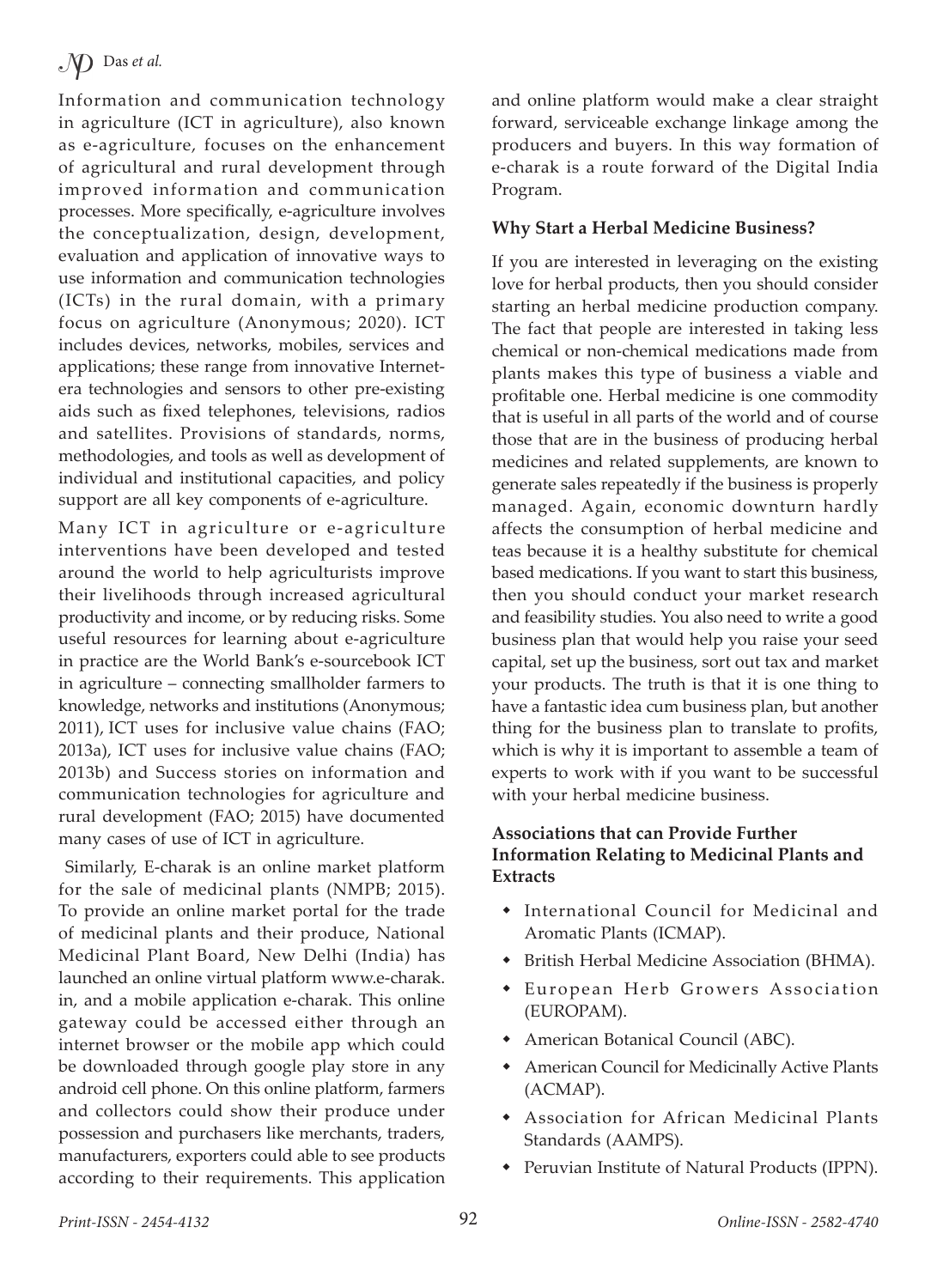- Global Information Hub on Integrated Medicine (GLOBinMED).
- Society for Medicinal Plants Research.
- Federation of Indian Herbal Industry (FIHI).
- Government of India National Medicinal Plants Board (NMPB).
- Central Institute of Medicinal and Aromatic Plant (CIMAP, Lucknow).
- Directorate of Medicinal and Aromatic Plant Research (DMAPR, Anand).

#### **What is E-Charak**

- A virtual market place.
- A platform for buyers & sellers to interact.
- A virtual showcase to display goods & services.
- For knowledge access and sharing.



**Fig. 1**

# **Who Can Use E-Charak**

- Individuals -Farmers, traders, collectors, Manufacturer.
- Community Groups FPO, SHGs, CBOs.
- InstitutionsNGOs, Cooperatives.
- Anybody who has interest in medicinal plants.

# **What Items Can be Posted**

- Planting Materials.
- Medicinal Plants / Herbs.
- Herbal Extract.
- Value Added Products.

# **Why Use E-Charak**

- Get better markets for products/services.
- Save time and energy in identifying right customers.
- Get to know the value of one's goods Get rightful share of benefits.
- Make better decisions what & how much to produce.

**Working of E-Charak Mobile App (How to Use) www.e-charak.in Mobile app**



## **Trading Pattern by Actors of Value Chain in Medicinal & Aromatic Plants**

The returns received by the actors of the medicinal plant value chain namely villagers, middlemen and wholesaler, constitute the total trade in medicinal plants. The villagers constitute the first link in the trade in medicinal plants, wherein the cultivators separately or combined collect the medicinal plant produce and take them up to the processors for further refinement. There upon, the middle men intervene in the medicinal plant trade and act as facilitators due to the lack of efficient infrastructure and link of the cultivators to the wholesalers for commissions. The wholesalers are the distributors of the medicinal plant products to the ultimate markets and they carry out the work through a complex network of agents and retailers. The medicinal plant value chain also included the secondary actors which are the industries that use the medicinal plants and their extracts as their input materials and then the value added to them through the processes operated on them through which the end products are obtained. The Pharmaceutical industries and the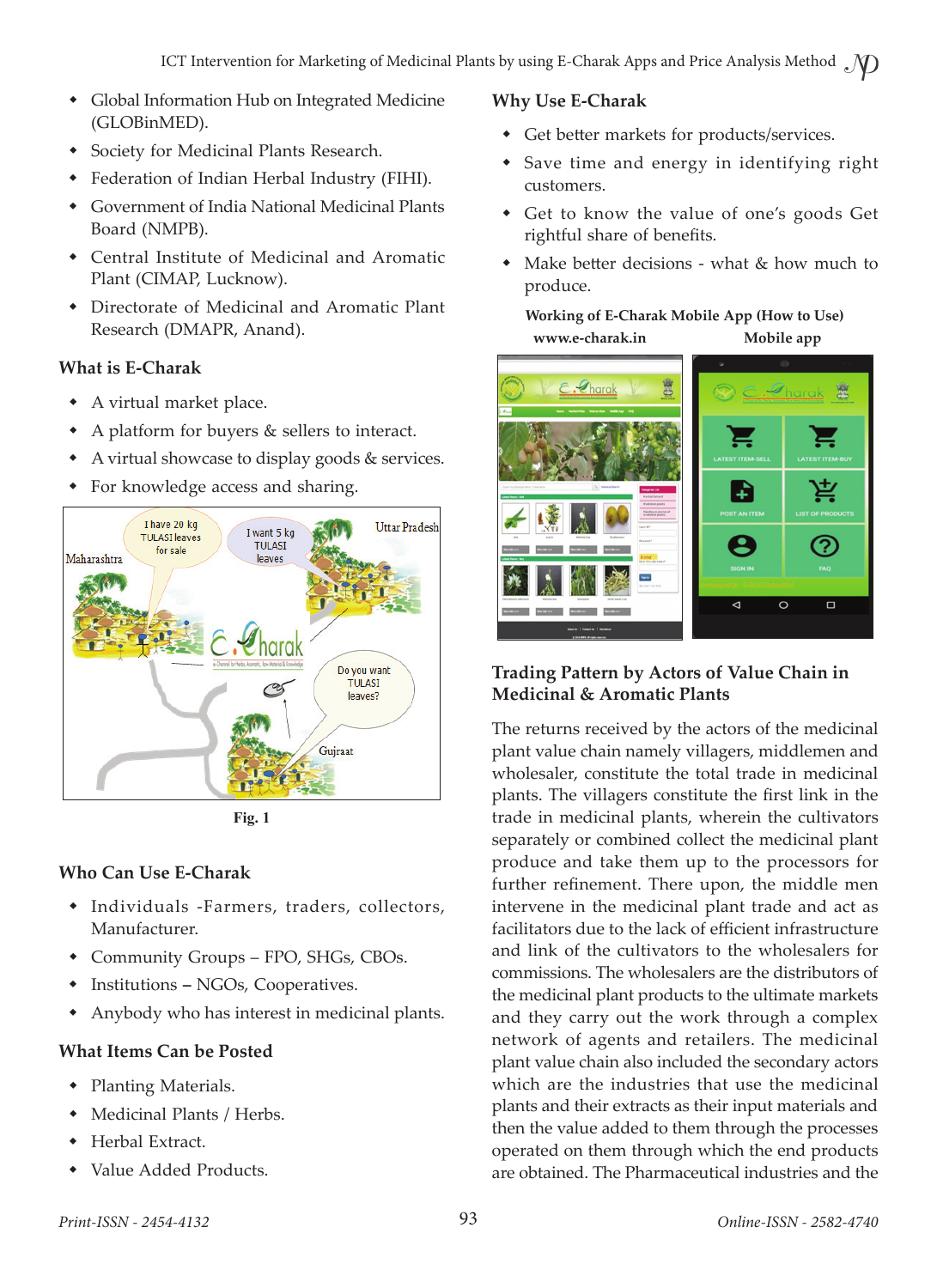Cosmetic industries are the prime example of the value addition made to the medicinal plants. These industries use the medicinal and aromatic plants in fixed percentages and the final products made are the blend of multiple such plants and extracts every stake holder's level for quality assurance.



**Fig. 3**

## **Price Analysis of Medicinal Plants**

The available literature and the preliminary survey of the market revealed variable prices within and across various '*mandis*' in the country (Table 1). A fair idea of the prevailing prices of the botanicals is necessary to work out economic contribution of the raw drug trade to the society. To address this issue, data related to the prevailing prices of the various botanicals was gathered from two sources i.e. (i) the sale prices quoted in the '*mandis*' and (ii) the procurement prices paid by different herbal manufacturing units.

Analysis of the given below table reveals that prices of only *Acorus calamus*, *Aegle marmelos*, *Picrorhiza kurroa* and *Terminalia chebula* have shown some increase over the past 6-8 years. As regards other botanicals analyzed in the table, prices seem to have either stagnated or actually gone down. Such inferred decline in prices of botanicals, in high demand, may be due to the higher price estimates recorded in CERPA report and not due to any market dynamics.

#### **Factors Influencing Prices of Botanicals:**

- (i) Locational Effects
- (ii) Purity/ Quality
- (iii) Seasonality of Production
- (iv) Bulk Purchases
- (v) Scale of Production
- (vi) Imports

#### **1. Locational Effects**

Das *et al.* (2018a) reported that the problems related to medicinal and aromatic crops are lack of location specific research related to medicinal and aromatics crops suited to the soil and climate of different agro-climatic conditions of the Bihar. Therefore, ample opportunities exist in the state for generation of scientific data on various good agricultural practices (GAPs) aspects for MAPs cultivation. The prices of botanicals were observed to be much lower in the intermediate mandis which are located near the production areas and obtain these materials directly from these areas. Prevailing price of '*kalmegh*' (*Andrographis paniculata*) in the markets in Chhatisgarh, collected locally from the area, was recorded to be in the range of  $\bar{\tau}$ 6-8/- per kg. However, the sale price of this entity quoted in the Delhi and Amritsar *mandis* ranged from  $\bar{\tau}$  18-28/- and  $\bar{\tau}$  18-22/- respectively. Similarly, palash flowers (*Butea monsperma*), traded as '*tesu*' in Chhatisgarh markets at  $\bar{\bar{\tau}}$  6/- per kg., had a price tag of  $\bar{\tau}$  18/- in the markets of Delhi and Amritsar. An idea about the increase in prices, as the entity enters a market far away from the production areas, can be had from the following table which showing the comparison of prices of some botanicals recorded from intermediate markets in Chhatisgarh (production areas) and Delhi *mandi* (Table 2).

Similar significant variations in prices of many other botanicals, between the intermediate *mandis* (markets) located near the production areas and the *mandis* located away from such production areas, were also noticed. However, the percentage difference in these prices seems to be higher in respect of botanicals that are traded in large volumes. In case of Himalayan species, which are traded in comparatively lesser volumes, such percentage difference is much less. A comparison of prices of a few botanicals recorded in Amritsar *mandi* acting as an intermediate *mandi* for these Himalayan species, viz-a-viz Thrissur *mandi* has been presented in Table 3 to elaborate the issue.

It has been found that *Swertia chirayita* is largely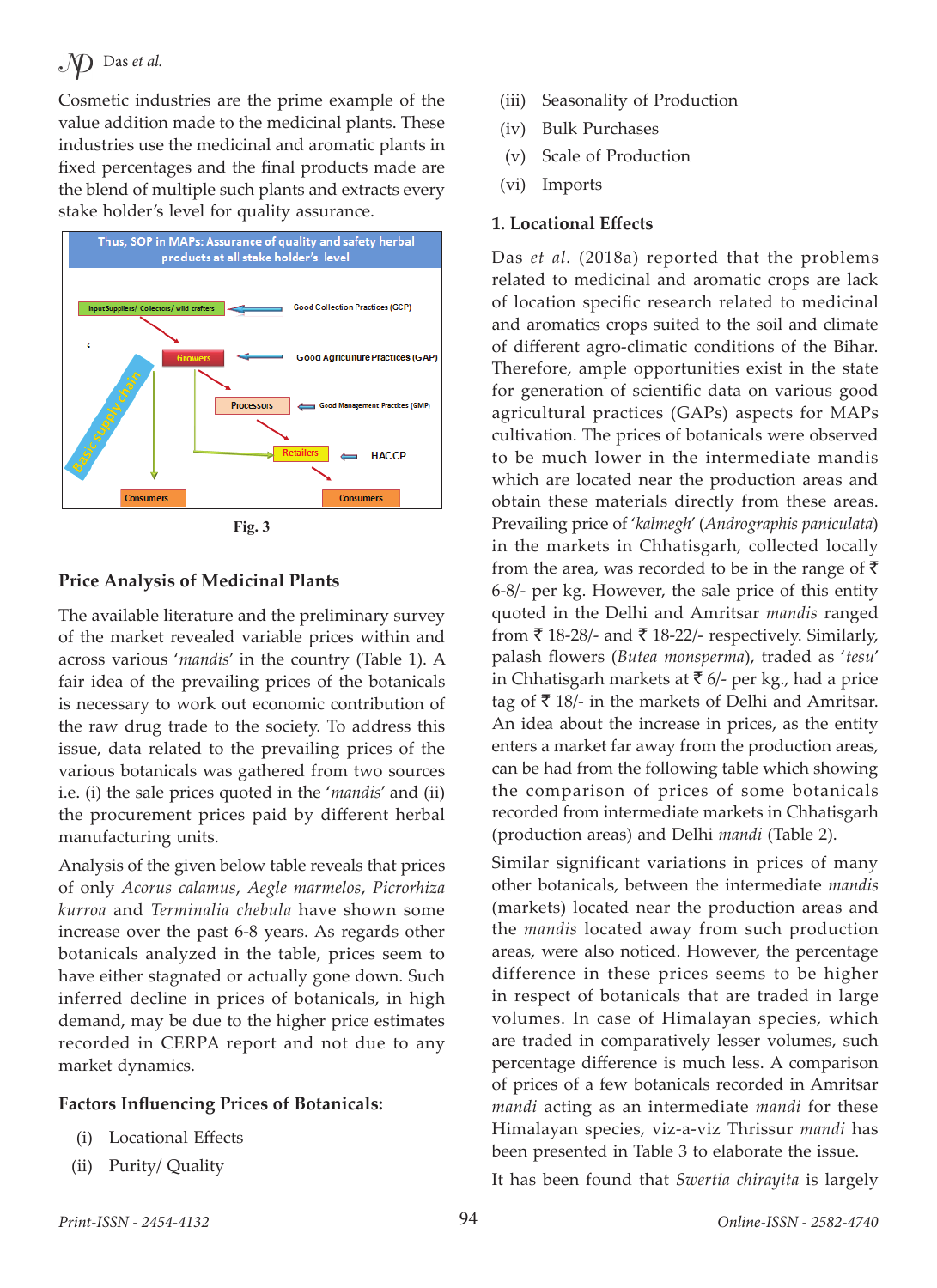|              | Sl. No. Name of Species  | <b>Traded Part</b> | Prices (₹ per kg) as per CERPA report |         |           | Price range $(\bar{\tau}$ per kg) as per<br><b>FRLHT Survey</b> |
|--------------|--------------------------|--------------------|---------------------------------------|---------|-----------|-----------------------------------------------------------------|
|              |                          |                    | 1997-98                               | 1998-99 | 1999-2000 | 2005-06                                                         |
| $\mathbf{1}$ | Achyranthes aspera       | Fruit              | 17                                    | 18      | 20        | $10 - 15$                                                       |
| 2            | Acorus calamus           | Rhizome            | 23                                    | 27      | 30        | $30 - 35$                                                       |
| 3            | Adhatoda vasica          | Leaf               |                                       |         | 15        | $10 - 15$                                                       |
| 4            | Aegle marmelos           | Fruit pulp         | 17                                    | 18      | 20        | $10 - 25$                                                       |
| 5            | Andrographis paniculata  | Whole plant        | 17                                    | 19      | 20        | 17-30                                                           |
| 6            | Asparagus racemosus      | Tuber              | 52                                    | 56      | 70        | 40-70                                                           |
| 7            | Cyperus rotundus         | Rhizomes           | 9                                     | 9       | 15        | 15-30                                                           |
| 8            | Embelia ribes            | Fruit              | 83                                    | 79      | 100       | $40 - 45$                                                       |
| 9            | Emblica officinalis      | Fruit              | 14                                    | 16      | 40        | $30 - 35$                                                       |
| 10           | Nardostachys grandiflora | Rhizome            | 119                                   | 131     | 150       | 110-150                                                         |
| 11           | Picrorhiza kurroa        | Rhizome            | 108                                   | 125     | 150       | 220-230                                                         |
| 12           | Pistacia integerrima     | Leaf gall          | 85                                    | 79      | 110       | 90-110                                                          |
| 13           | Saraca asoca             | Stem bark          | 23                                    | 22      | 30        | $20 - 25$                                                       |
| 14           | Swertia chirayita        | Whole plant        | 274                                   | 282     | 300       | 200-225                                                         |
| 15           | Terminalia chebula       | Fruit              | 8                                     | 9       | 10        | $10 - 15$                                                       |
| 16           | Tribulus terrestris      | Fruit              | 16                                    | 16      | 20        | $10 - 20$                                                       |
| 17           | Withania somnifera       | Root               | 39                                    | 42      | 60        | 60-70                                                           |
| 18           | Woodfordia floribunda    | Flower             | 17                                    | 18      | 20        | $10 - 15$                                                       |

**Table 1:** Price analysis of medicinal plants in various '*mandis*' in the country

**Table 2:** Price comparison between Delhi and Chhatisgarh *Mandis*

|    | Sl. No. Trade Name | <b>Botanical Name</b>   | <b>Traded Part</b> | Price Range (₹ per Kg) |             |  |
|----|--------------------|-------------------------|--------------------|------------------------|-------------|--|
|    |                    |                         |                    | Delhi                  | Chhatisgarh |  |
| 1  | Bael               | Aegle marmelos          | Fruit pulp         | $12 - 15$              | $7-8$       |  |
| 2  | Kalmegh            | Andrographis paniculata | Whole Plant        | 18-28                  | $6 - 8$     |  |
| 3  | Satawari           | Asparagus racemosus     | Root               | 34-240                 | 40          |  |
| 4  | Tesu/ Gul Palash   | Butea monosperma        | Flower             | 18-22                  | 6           |  |
| 5  | Amaltas            | Cassia fistula          | Fruit              | $8 - 22$               | 10          |  |
| 6  | Nagarmotha         | Cyperus scariosus       | Root               | $12 - 15$              | 6           |  |
| 7  | Vai-Vidang         | Embelia ribes           | Seed               | 34-48                  | $25 - 35$   |  |
| 8  | Amla               | Emblica officinalis     | Fruit              | 28-36                  | $18 - 20$   |  |
| 9  | Gudmar             | Gymnema sylvestre       | Leaf/Stem          | $22 - 32$              | 15          |  |
| 10 | Kaladana           | Ipomoea hederacea       | Seed               | $13 - 16$              | $4 - 8$     |  |
| 11 | Konch (White)      | Mucuna pruriens         | Seed               | $14 - 16$              | $4-5$       |  |
| 12 | Bhilawa            | Semecarpus anacardium   | Seed               | 12-14                  | $4-5$       |  |
| 13 | Kuchla             | Strychnos nux-vomica    | Seed               | 28-35                  | 14-15       |  |
| 14 | Ashwagandha        | Withania somnifera      | Root               | 68-80                  | 40          |  |
| 15 | Dhai Phool         | Woodfordia fruticosa    | Flower             | 12-14                  | $5 - 10$    |  |

imported from Nepal into Delhi *mandi* and it is from this *mandi* (prevailing price  $\bar{\tau}$  175-190/- per kg) that it is supplied to other mandis and manufacturing units. A marginally lower price of this entity recorded in Thrissur market, which is located far away from the region of its production, compared to the Amritsar market, might be on account of a better deal. Das *et al.* (2018b) reported in case of Magahi Pan and stated that the variation in yield from location to location can be accounted for varying climatic condition, prevailing microclimate and variation in agricultural practices followed by the farmers. Hence, location specific recommendations are necessary to bridge the gap.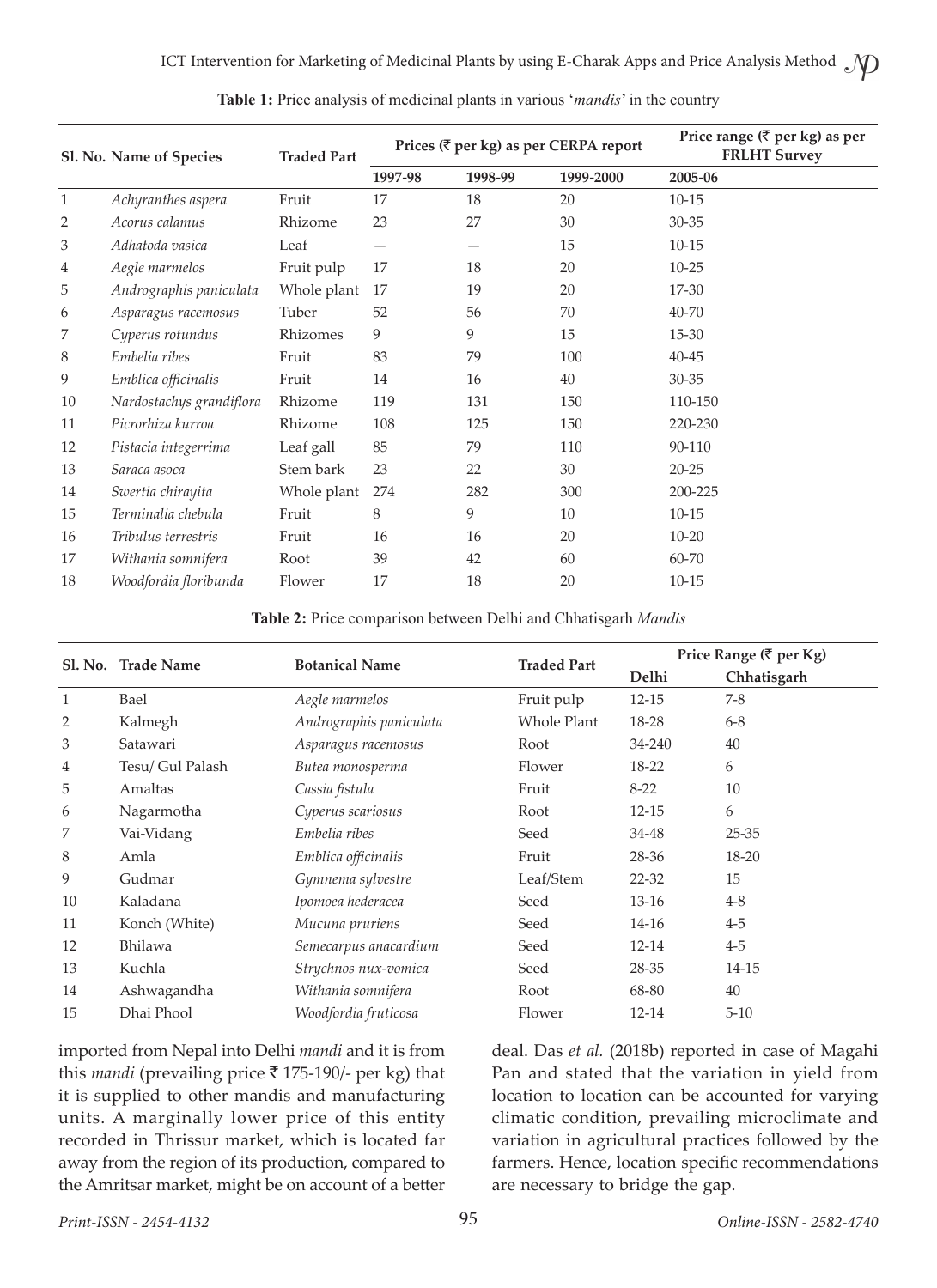| Sl. No.        | <b>Trade Name</b> | <b>Botanical Name</b>    | <b>Traded Part</b> | Price Range (₹ per Kg) |           |  |
|----------------|-------------------|--------------------------|--------------------|------------------------|-----------|--|
|                |                   |                          |                    | Amritsar               | Thrissur  |  |
|                | Karu              | Picrorhiza kurroa        | Rhizomes           | $200 - 250$            | 260-300   |  |
| 2              | <b>Jatamansi</b>  | Nardostachys grandiflora | Rhizomes           | 170-200                | 175-200   |  |
| 3              | Kiriat/Chirata    | Swertia chirayita        | Whole Plant        | 260-270                | 250       |  |
| $\overline{4}$ | Talishpatram      | Abies spectabilis        | Leaves             | $35 - 40$              | $50 - 60$ |  |
| 5              | Atis              | Aconitum heterophyllum   | Rhizomes           | 3500-4000              | 4000-5000 |  |

**Table 3:** Price comparison between Amritsar & Thrissur *Mandis*

# **2. Purity/ Quality**

Quality and purity of the raw drugs does seem to have an impact on their prices. A number of these botanicals are traded in markets at different levels of grading and their different grades command different prices. To cite an example, rhizomes of *Valeriana jatamansi* are in high demand but short in supply. Thus, use is made of all the underground parts, which are graded and sold under different categories like '*Tagar*' (rhizomes free of any roots), '*Mushakbala*' (thin rhizomes with roots), *Mushakbala ghaia*' (roots with root hairs) and '*Mushakbala choora*' (root hairs and other waste). Prices of  $\bar{\tau}$  110/-, 70/-, 50/- and 40/- per kg respectively of these different grades of *Valeriana* roots have been recorded at Amritsar *mandi*.

Similarly, the *mandi* price of *Cinnamomum tamala* leaves being sold as '*tejpatta*' was recorded as ` 25/- per kg while that of '*tejpatta* with *dandi*' was recorded as ` 15/- per kg. '*Kalmegh*' (*Andrographis paniculata*) when sold in neatly cut and packaged form was observed to command about 20% higher price than the one sold loose. Grading seems to play a definite role in the prices of '*harar*' (*Terminalia chebula*) also as the large variation in price ranging from  $\bar{\tau}$  10/- per kg to  $\bar{\tau}$  80/- per kg would indicate. It has been observed that '*harar*' conforming to "75 dana per ser" was commanding the highest price in this price range.

Many a times botanicals produced in, or obtained from, some specific region are perceived to be of better quality and, therefore, command better price. For example '*jatamansi*', roots of *Nardostachys grandiflora*, when obtained from the forests of Kullu (Himachal Pradesh) command about 15% higher price in comparison to the material obtained from other areas as recorded in Amritsar *mandi*. Similarly, '*asgandh*' (*Withania somnifera*) obtained from Nagore

in Rajasthan (popularly traded as '*nagori*') is preferred due to its quality and commands higher price in comparison to *asgandh* obtained from other areas.

Sometimes the apparently large variation in prices could to be due to trade of more than one species under one trade name. For example '*shatavari*' (*Asparagus racemosus*), gathered from the wild in Chhatisgarh and traded in local *mandis* recorded a price of  $\bar{\xi}$  40/- per kg. In Thrissur market the recorded rate for this entity was  $\bar{\xi}$  50/- per kg, whereas it was  $\bar{\tau}$  60/- per kg in Amritsar *mandi*. However, a large rate variation ( $\bar{\mathfrak{c}}$  34/- to  $\bar{\mathfrak{c}}$  240/per kg) was reported in Delhi market. This cannot be explained away only on account of quality parameters. Apparently more than one entity is being traded in Delhi market as '*shatavari*'. Our interpretation is that the high priced '*shatavari*' of Delhi *mandi* is obtained from *Asparagus adscendens* (a Himalayan species) and this entity is recorded as '*shatavar*' in Amritsar *mandi* with a price range of ` 200–250/- per kg.

Another factor influencing the price seems to be the presence of physical impurities or adulterants in the traded botanicals. For example a large difference in the prices of '*Banslochan*' (obtained from more than one species of Bamboos), being traded as '*Banslochan asli*' at more than ` 500/- per kg and '*Banslochan desi'* at less than  $\bar{\bar{\xi}}$  50/- per kg, was recorded from Delhi *mandi*. Similarly, a large variation in the rates of 'Babool gum' (*Acacia nilotica*) was recorded from the Delhi and Chhatisgarh *mandis* where it was recorded as ₹ 200-250/- per kg and ₹ 15-40/- per kg respectively. In both these cases the price variation seems to be due mainly to purity issues. It is not uncommon in the raw drug markets to come across suffixes, like 'No.1' or 'No.2' or '*Asli*' etc., added to the trade names apparently to denote purity levels.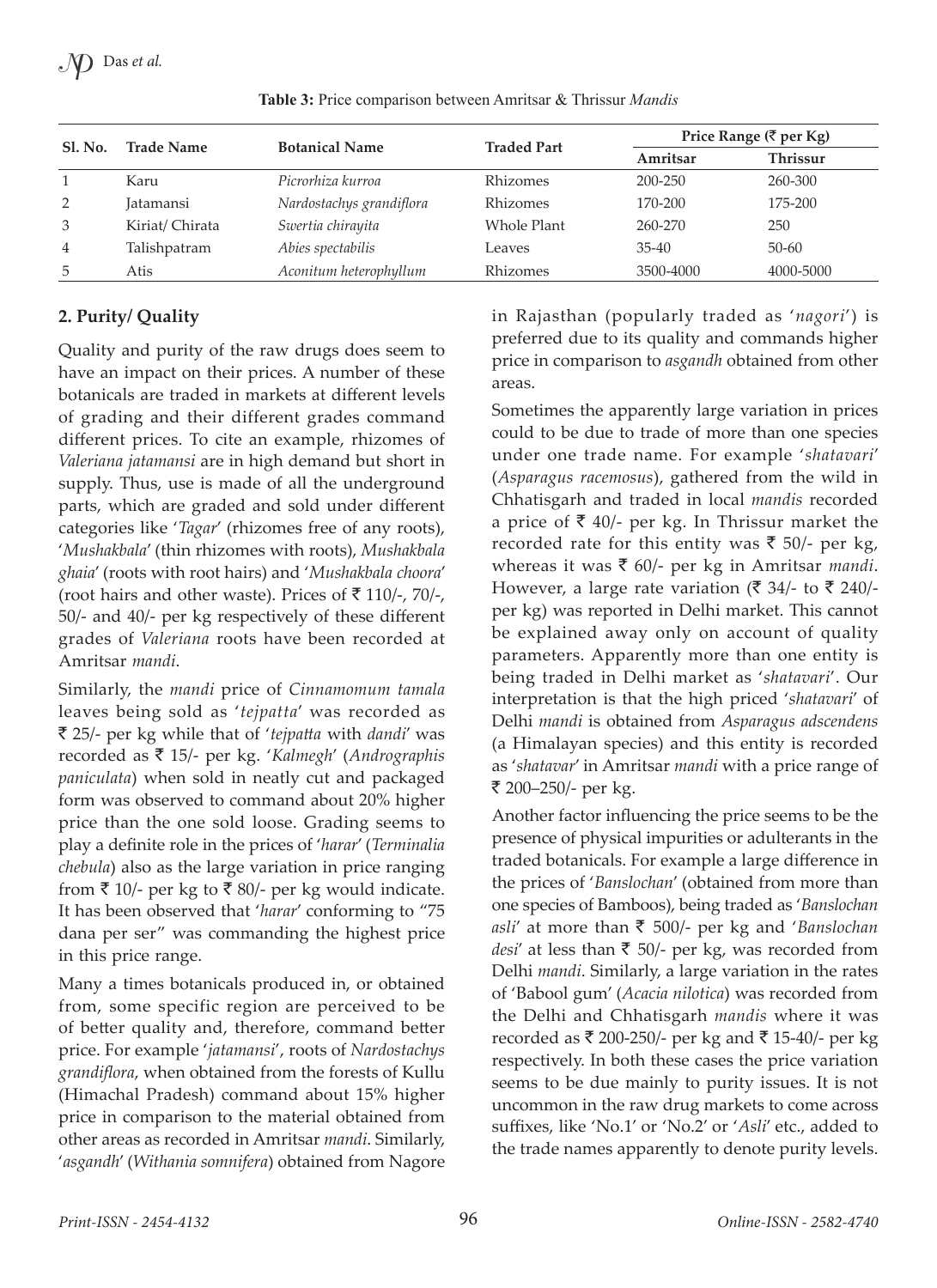## **3. Seasonality of Production**

There is a definite season for harvesting of appropriately mature plant based raw material from the wild as well as from cultivated sources. This seasonality of production results in arrival of the harvested botanicals in large quantities in the *mandis* bringing their prices down often to the lowest level for the year. Informal discussions with the traders revealed that the low prices at the time of bulk receipt of any particular botanicals in the *mandi* were due to the reason that many a times such material was not properly dried and needed drying and packaging for further trade. Drying of such botanicals by the traders obviously results in reduction in weight necessitating raising of prices at the time of forward trading. However, the study could not bring out the exact impact of seasonality of production on prices as it would require repeated visits to the *mandis* during a year.

# **4. Bulk Purchases**

Analysis of the data obtained during the study reveals that prices of botanicals are also influenced by the size of procurement order. The bulk buyers, procuring the material at appropriate time of the year, are able to get it at substantially low prices than those generally quoted in the market at the time of such procurement. Some of these bulk buyers include the large industrial houses having adequate monetary resources and storage facilities for this purpose. Even though only a few industrial units have come forward to share the information about their procurement prices, yet it is adequate to draw inferences about the price of botanicals vis-à-vis size of purchase order.

'*Atis*' (*Aconitum heterophyllum*) commands a price of ` 3,500-4,000/- per kg in Amritsar market. However, Dabur, Baidyanath and Kottakal with purchase orders of 1.3 MT, 1MT and 18 MT respectively, managed to procure '*Atis*' at average prices of ₹ 2,122/-, ₹ 2,400 and ₹ 2,500/- per kg. Similarly, per kg prices for 'Bach' (*Acorus calamus*) as recorded from Delhi, Amritsar, Thrissur and Viruthunagar *mandis* were ₹ 44-45/-, ₹ 42-45/-, ₹ 40-50/- and ` 35/- respectively. However, both Dabur and Kottakal with purchases of 27 MT and 15 MT respectively procured the material at  $\bar{\tau}$  32/- per kg and  $\bar{\tau}$  30-40/- per kg whereas Nagarjuna with a smaller purchase of 4 MT had to procure the

material at  $\bar{\tau}$  43/- per kg. Similar situation prevails in respect of botanicals like 'Nagarmotha' (*Cyperus rotundus*), 'Vaividang' (*Embelia sp*.), Amla (*Emblica officinalis*), 'Dhatki' (*Woodfordia floribunda*), 'Asgandh' (*Withania somnifera*), 'Gokhru' (*Tribulus sp*.), etc. that are purchased in large quantities by the large herbal pharmaceutical units.

# **5. Scale of Production**

Production of raw drugs, whether obtained from wild or from cultivation, was reported to fluctuate from year to year directly impacting their prices. One of the factors for this fluctuation was cited to be climate, especially precipitation, as bulk of the medicinal plants is obtained from rainfed areas. Another factor for this fluctuation in production seems to be the regulations in place for harvesting from the forests under which different forest areas are opened for harvesting once in a harvesting cycle of 3-4 years. Moreover, harvesting of some botanicals is sometimes temporarily suspended by the state forest departments to recoup wild populations of such botanicals. This affects the production of such entities in the area impacting their price.

# **6. Imports**

Prices of botanicals usually produced within the country show sudden fluctuation in prices if these botanicals or their substitutes are imported to the country at lower prices. For example the import of *Piper chaba* as 'long pepper' at lower prices finds many manufacturers using this species in place of *Piper longum*, the indigenous 'long pepper' that sells at higher prices.

# **Constraints in Using E- Charak**

It is predicted that the availability of broadband Internet, 3G and 4G- connectivity will soon be available in rural areas. The prices of smart phones are decreasing and they are becoming affordable. Technology therefore is not considered a major constraint. The most critical constraint now is appropriate agricultural content. There is a need for more availability and openness in accessing data and information, making it 'interoperable' and development of relevant apps to effectively and easily process and present this information in a useful way.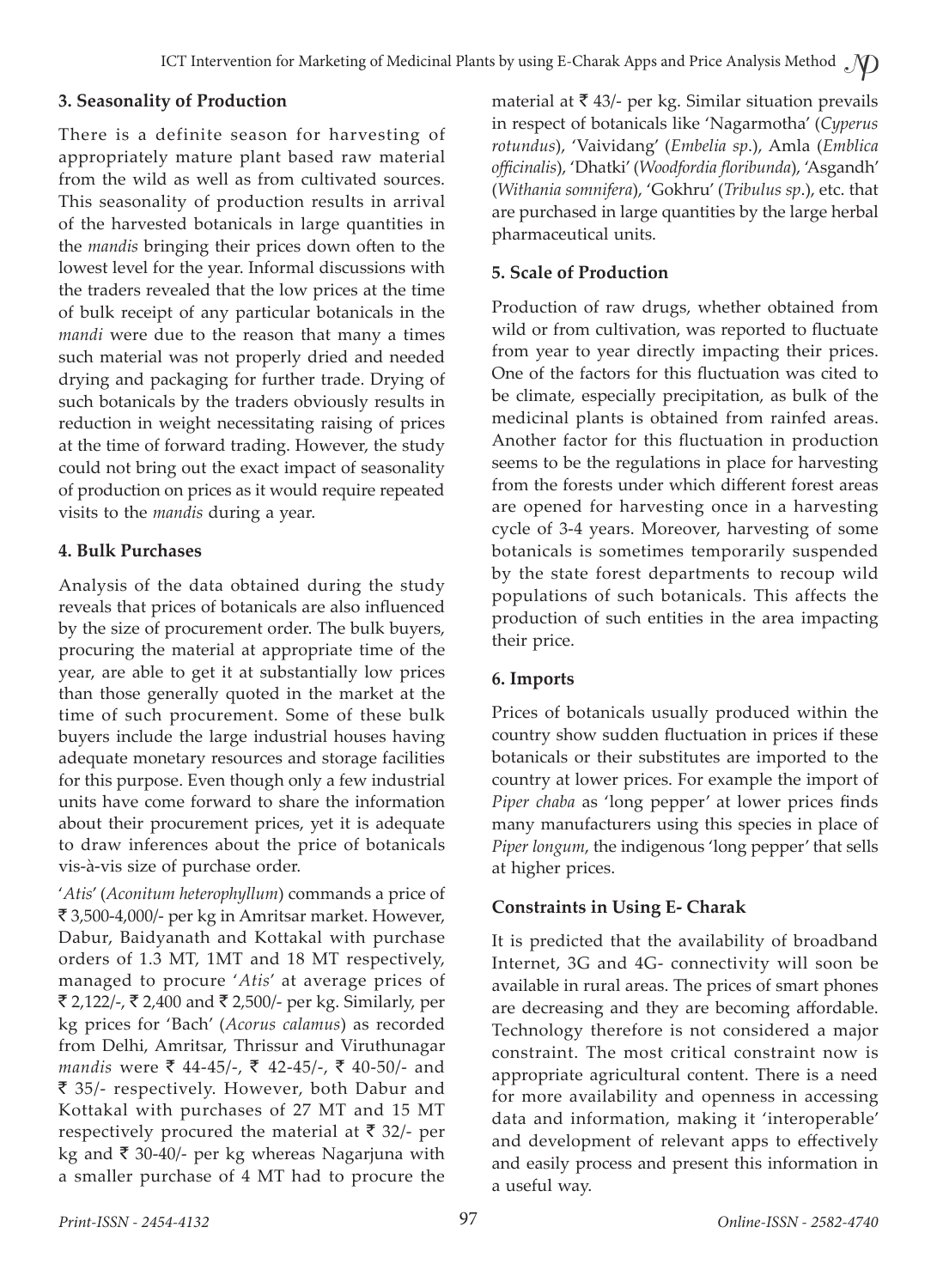|                 | Sl. No. District             | Drugs Manufactures/Traders for medicinal plants in Bihar (NMPB; 2019)                                                |                                                                                              |
|-----------------|------------------------------|----------------------------------------------------------------------------------------------------------------------|----------------------------------------------------------------------------------------------|
|                 | Agro-climatic Zone I         |                                                                                                                      |                                                                                              |
| 1               | Betia                        | M/s Laxmi Aushadhi Udyog Phulwaria, Betia,                                                                           | M/s Base Ayurvedic Pharmacy, Ralley Bazar,                                                   |
|                 | (West-Champaran)             | Bihar                                                                                                                | Ram Nagar, Betia, Bihar                                                                      |
|                 |                              | M/s Base Ayurvedic Pharmacy, Ralley Bazar, Ram<br>Nagar, Betia                                                       |                                                                                              |
| 2               | Motihari<br>(East Champaran) | M/s Shivam Pharmaceuticals Works, Yog Sewa<br>Ashram Pataura, Motihari, Bihar                                        | M/s. M.H Ayurved Bhawan, Adapur, East<br>Charmparan (Mothari), Bihar                         |
|                 |                              | M/s Shivam Pharmaceuticals Works, Yog Sewa<br>Ashram Pataura, Motihari                                               | M/s Bajrang Ayurveda, Tumariatola, Raxaul,<br>Motihari                                       |
| 3               | Siwan                        | M/s S.C.L Seo narain & co-Brahamansthan,<br>Siwan, Bihar                                                             | Laxmi Drug Company, Laxmipur Siswah<br>Road, Siwan-841226                                    |
|                 |                              | M/s Gupta Ayurveda, Rasoolpur, Chhapra                                                                               | M/s Rudra veda Pharma, Naya Gao, Saran                                                       |
| 4               | Saran (Chhapra)              | M/s Sri Ram Ayurveda Bhawan, bhatkeshari,<br>Jalalpur, Saran,                                                        | M/s Garg Herbal research Laboratory,<br>MasarakhRoad, Chhapra                                |
| 5               | Sitamarhi                    | Santosh Ayurvedic Pharmacy, Nanpur Dist -<br>Sitamarhi, Bihar -843333<br>E-mail: info@santoshayurvedic.co.in         | M/s Charak Ayurveda Bhavan, Industrial<br>Area, Sitamarhi, Bihar                             |
|                 |                              | M/s Unique Herbal Formulation Visa, Dumara,<br>Sitamarhi                                                             |                                                                                              |
| $\vert 6 \vert$ | Sheohar                      |                                                                                                                      |                                                                                              |
| 17              | Muzaffarpur                  | Shri Gauri Shankar Ayurvedic Bhawan New<br>Area, Sikandarpur, Muzaffarpur - 842001,<br>E-mail: madhukasari@yahoo.com | M/s Hymnody Pharma Ltd. Bela Chapra<br>Muzaffarpur, Bihar<br>E-mail: hymnodypharma@gmail.com |
|                 |                              | M/s Hymnody Pharma Ltd. Bela Chapra<br>Muzaffarpur                                                                   |                                                                                              |
| 8               | Vaishali                     |                                                                                                                      |                                                                                              |
| $ 9\rangle$     | Madhubani                    | M/s Dabs Pharmaceuticals, Ranti, Madhubani,<br>Bihar                                                                 |                                                                                              |
| 10              | Darbhanga                    | M/s Bundel Khand Ayurveda Bhavan Ranipur,<br>Darbhanga-846009                                                        | M/s Bhardwaj Pharmaceutical, Shyambagh,<br>Dharbhanga, Bihar                                 |
|                 |                              | M/s Vaidyaraj Herbal, Kilaghat, Bajitpur,<br>Darbhanga, Bihar. Email: manoj06272@gmail.com Bihar-846004.             | Chaudhary Pharma, Katki Bazar, Darbhanga,                                                    |
| <sup>11</sup>   | Samastipur,                  | M/s G.R.B. Biosite Lab Moti Nagar, Samstipur,<br>Bihar                                                               | M/s Thaneshwar Ayurveda & Pharmaceutical,<br>Tateu, Samstipur                                |
| 12              | Gopalganj                    | M/s Sri Prakash Aushadhi Udyog, Thave,<br>Gopalganj, Bihar                                                           |                                                                                              |
| 13              | Begusarai                    | M/s Surya Shakti Chemical Works, Barauni,<br>Begusarai                                                               | M/s Maa Laxmi Ayurveda Niarmashala,<br>Lohia Nagar, Begusarai, Bihar                         |
|                 |                              | M/s Jawahar Aushdhalaya Laboratories, Teghra,<br>Begusarai                                                           | M/s Krishna Aushadhalaya, Teghra,<br>Begusarai, Bihar                                        |
|                 |                              | Laxmi Aushadhalaya Meghra Begusarai                                                                                  | M/s Maa Laxmi Ayurveda Niarmashala,<br>Lohia Nagar, Begusarai                                |
|                 |                              | M/s Raja Herbal International Pharmacy,<br>Lohianagar, Begusarai                                                     |                                                                                              |
|                 | Agro-climatic Zone II        |                                                                                                                      |                                                                                              |
| 14              | Purnea                       | M/s Ichalo Ayurveda Pharma Ichalo, Mohmadia,<br>Dagarua, Purnea, Bihar                                               |                                                                                              |
| 15              | Katihar                      | M/s Ridhi Herbal, Tingachia, Katihar<br>Email: kamakhya.ayurveda@gmail.com                                           | M/s Ashoh Herbal Udyog, Sirsadalani,<br>Katihar, Bihar                                       |
| 16              | Saharsa                      |                                                                                                                      |                                                                                              |

# **Drugs Manufactures and Traders of Medicinal Plants in Bihar**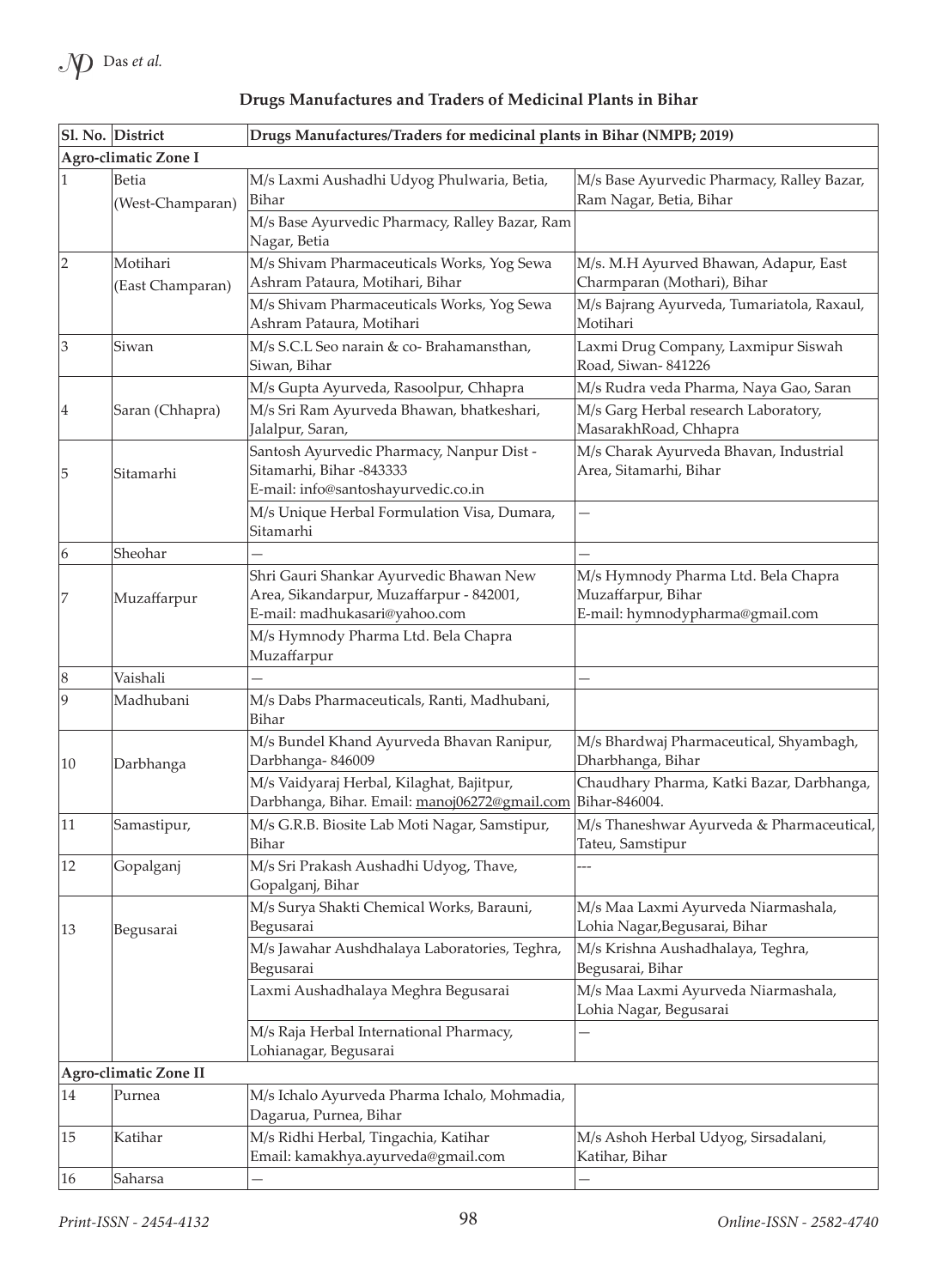| 17 | Supaul                                                                | M/s D.N. Ayurvedic Ekdangawa Ekama, Sapaul,<br>Bihar                                     | M/s Rudra veda Pharma, Naya Gao, Saran,<br>Sapaul, Bihar                       |  |
|----|-----------------------------------------------------------------------|------------------------------------------------------------------------------------------|--------------------------------------------------------------------------------|--|
|    |                                                                       |                                                                                          |                                                                                |  |
|    |                                                                       | M/s Sri Ram Ayurveda Bhawan, bhatkeshari,<br>Jalalpur, Saran, Sapaul                     | M/s Shyamsunder Ayurveda Anusandhan<br>Bhavan, Sounpur, Chhapra, Sapaul, Bihar |  |
|    |                                                                       | E-mail: deepak101984@gmail.com                                                           |                                                                                |  |
| 18 | Madhepura                                                             |                                                                                          |                                                                                |  |
| 19 | Khagaria                                                              | M/s Sanjeevan Karyalaya Khagaria, Bihar                                                  |                                                                                |  |
| 20 | Araria                                                                | —                                                                                        | -                                                                              |  |
| 21 | Kishanganj                                                            |                                                                                          |                                                                                |  |
|    | Agro-climatic Zone III A                                              |                                                                                          |                                                                                |  |
| 22 | Shekhpura                                                             |                                                                                          |                                                                                |  |
| 23 | Munger                                                                |                                                                                          |                                                                                |  |
| 24 | Bhagalpur                                                             | -                                                                                        |                                                                                |  |
| 25 | Banka                                                                 | $\overline{\phantom{0}}$                                                                 |                                                                                |  |
| 26 | Jamui                                                                 |                                                                                          |                                                                                |  |
| 27 | Lakhisari                                                             |                                                                                          |                                                                                |  |
|    | <b>Agro-climatic Zone III B</b>                                       |                                                                                          |                                                                                |  |
| 28 | Patna                                                                 | M/s. Reanimate, Rajendra Nagar, Patna-16                                                 | Ayurvedic Physician, Railway Hopital,                                          |  |
|    |                                                                       |                                                                                          | Danaput PO Khagaul Patna Bihar801105                                           |  |
|    | Patna                                                                 | M/s. Banaushadi Vikash Kendram, P.C. Colony                                              | Galpha Laboratories Ltd., Jagdish Bhawan,                                      |  |
|    |                                                                       | Kankarbagh, Patna                                                                        | Exhibition Road, Patna, Bihar-800 001                                          |  |
|    | Patna                                                                 | Bharat Chemical & Pharmaceutical Works                                                   | M/s. Triloka Pharmaceuticals, S.P. Verma                                       |  |
|    |                                                                       | Makhania Kuan Road, Nagarnausa Kothi, Patna,                                             | Road, Patna                                                                    |  |
|    |                                                                       | Bihar-800004                                                                             |                                                                                |  |
|    | India Pharmaceuticals, Chowshikarpur,<br>Patna<br>Patna-800009, Bihar |                                                                                          | M/s. J.J. Ayurvedic Pharmaceuticals Works,<br>Lohia Nagar, Patna-20            |  |
|    | Patna                                                                 | M/s. Natraj Ayurvedic, bari Nagar, Malsalmi,                                             | M/s. Jha Ayurvedic Company, X.T.T.I. Road,                                     |  |
|    |                                                                       | Patna                                                                                    | Digha, Patna                                                                   |  |
|    | Patna                                                                 | M/s. Patna Ayurvedia Pharmacy, Jakanpur, Patna                                           | Albert David Limited, Kumhar, Kankarbagh                                       |  |
|    |                                                                       |                                                                                          | Road, Patna-800020                                                             |  |
|    | Patna                                                                 | M/s. Shakti Pharmaceuticals, West Lohanipur,<br>Near Budh Murti, Patna-3                 | M/s. Aescelpious Laboratory, Jamal Road,<br>Near Viky Hotal, Patna-800001      |  |
|    | Patna                                                                 | Care Pharmaceuticals, Annie Besant Road, Patna,                                          | M/s. Cura Pharma, D-1, Phase-1, Industrial                                     |  |
|    |                                                                       | Bihar-800004                                                                             | Area, Fatuha, Patna                                                            |  |
|    | Patna                                                                 | M/s. Suraj Pharmaceuticals, D-1, Bhagwat Nagar,                                          | Herbals (APS) Pvt. Ltd., B.M. Das Road,                                        |  |
|    |                                                                       | Patna                                                                                    | Patna, Bihar-800004                                                            |  |
|    |                                                                       |                                                                                          | E-mail: haps@dte.vsnl.net.in                                                   |  |
|    | Patna                                                                 | M/s. Esto Pharma, Rajendra Nagar Road No.2,                                              | M/s. Modgal Pharma, Upsa, Patna, Bihar                                         |  |
|    |                                                                       | Patna-16.                                                                                |                                                                                |  |
|    |                                                                       | E-mail: office@estopharma.com                                                            |                                                                                |  |
|    | Patna                                                                 | M/s. M.K. Jain Industries, Chhipi Tola, Haziganj,<br>Jhaganz, Patna, Bihar 800008        | Around Pharmaceuticals, G-27, Mahima<br>Place, Govind Mitra Road, Patna, Bihar |  |
|    |                                                                       | Email: m.k.jainindustries@gmail.com                                                      | $-800004$                                                                      |  |
|    | Patna                                                                 | M/s. Sri Baidyanath Ayurved Bhawan Ltd.,                                                 | East India Pharmaceutical Works Ltd.,                                          |  |
|    |                                                                       | Baidyanath Ayurved Bhawan Road, Lohianagar,                                              | Jaintpur Kothi, Bank Road Patna 800 001                                        |  |
|    |                                                                       | Patna - 800020.                                                                          | E-mail: eipwl_patna@eastindiapharma.org,                                       |  |
|    |                                                                       | E-mail: baidyanathsales@rediffmail.com                                                   | sales@eastindiapharma.org                                                      |  |
|    | Patna                                                                 | Patna Ayurvedic Pharmacy, New Area Jakkanpur, M/s. Dhanesh Herbals, Saman Pura, Patna-14 |                                                                                |  |
|    |                                                                       | Patna-1, Bihar                                                                           |                                                                                |  |
|    | Patna                                                                 | M/s. Haseeza Ayurvedic Company, North<br>Mandiri, Patna-1.                               | Auric Pharmaceutical Pvt. Ltd., Boring Road,<br>Patna, Bihar-800001            |  |
|    |                                                                       | E-mail: alkahasija209@gmail.com                                                          |                                                                                |  |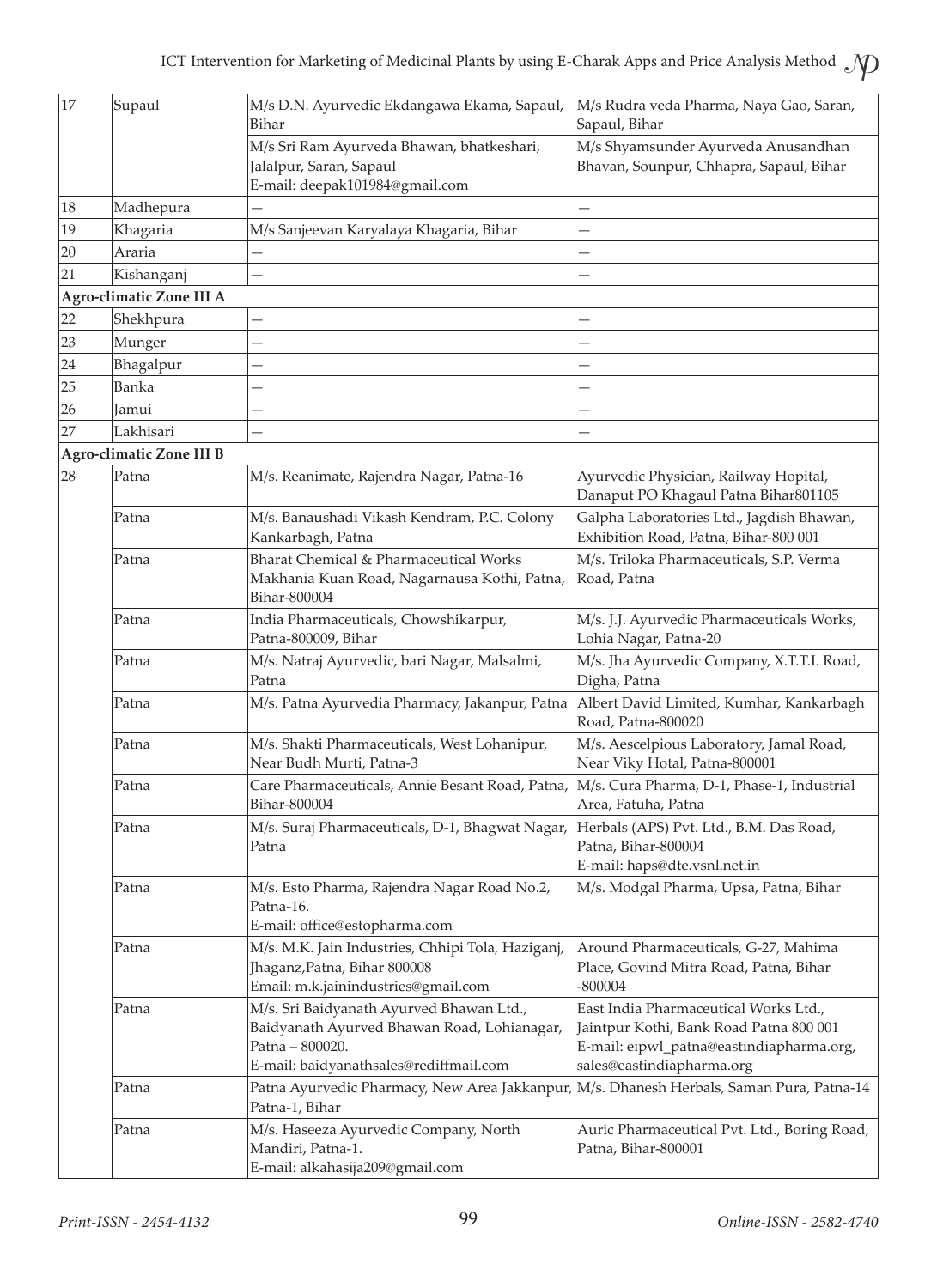| Patna   | M/s. M.K. Pharmaceuticals, Ghaghaghat Road,<br>Road No. 1, Mahendru, Patna-6                                                                               | Eastern Drug, Awas Apartments, Canal East<br>Boring Road, Patna, Bihar-800001                                     |
|---------|------------------------------------------------------------------------------------------------------------------------------------------------------------|-------------------------------------------------------------------------------------------------------------------|
| Patna   | M/s. Ayush Products, Postal Park, Jakanpura,<br>Patna                                                                                                      | M/s. Rose Laboratories, Phase-II, Industrial<br>Area, Fatuha, Patna, Email: rose@roselab.com                      |
| Patna   | M/s. Herbal (APS) Pvt. Ltd., Chhoti Phari, Patna,<br>Bihar                                                                                                 | Eastern Drug, Awas Apartments, Canal East<br>Boring Road, Patna-800001.                                           |
| Patna   | M/s. V. Sarabhai Ayurveda & Chemical Research,<br>Om Shanti, Plot No. 177, Anand Vihar Colony,<br>Ambedkar Path, Patna<br>E-mail: omshanticancer@gmail.com | M/s. Care Remedies, New Aitwarpur,<br>Kurhtol, Parasa Bazar, Patna, Bihar                                         |
| Patna   | Viking Pharmaceuticals Abulas Lane, Patna -4                                                                                                               | Bharat Chemical & Pharmaceutical Works<br>Makhania Kuan Road, Nagarnausa Kothi,<br>Patna, Bihar-800004.           |
| Patna   | M/s. Triloka Pharmaceuticals, S.P. Verma Road,<br>Patna                                                                                                    | India Pharmaceuticals, Chowshikarpur,<br>Patna-800009, Bihar.                                                     |
|         |                                                                                                                                                            | E-mail: npha@vsnl.com                                                                                             |
| Patna   | Sri Aurved Bhawan, Ayurved Physician, Railway<br>Hospital, Dhanapur, Post-Khagaul, Patna, Bihar<br>801105.                                                 | M/s. Fresh India Formulation, Naubatpur,<br>Patna                                                                 |
|         | E-mail: drarun410@gmail.com                                                                                                                                |                                                                                                                   |
| Patna   | M/s. Prannjivani Health Cate Pvt. Ltd., Kurthol,<br>Parasa Bazar, Patna                                                                                    | Alkem Laboratories Ltd., Exhibition Road,<br>Patna, Bihar - 800001                                                |
|         | E-mail: info@prannjivini.com                                                                                                                               |                                                                                                                   |
| Patna   | M/s. Aglow Pharmaceuticals Pvt. Ltd., Adarsh<br>Colony, Khemani Chak, Patna                                                                                | M/s. Cura Pharma, D-1, Phase-1, Industrial<br>Area, Fatuha, Patna, Bihar<br>E-mail: curapharmaceuticals@gmail.com |
| Patna   | Asklepios Remedies Pvt. Ltd., Rukanpura, Bailey<br>Road, Patna, Bihar 800014<br>E-mail: asklepiosremedies@yahoo.com                                        | Albert David Limited, Kumhar, Kankarbagh<br>Road, Patna-800 020, Bihar<br>E-mail: adlpatna@sancharnet.in          |
| Patna   | M/s. Shakti Pharmaceuticals, West Lohanipur,<br>Near Budh Murti, Patna, Bihar -3                                                                           | Care Pharmaceuticals, Annie Besant Road,<br>Patna, Bihar-800004.                                                  |
| Patna   | M/s. Yogbadri Pharma, Sultanpur Danapur,<br>Patna, Bihar.                                                                                                  | M/s. Glaxy India Pharma, Bahadurpur, Patna                                                                        |
|         | E-mail: info@maharshibadri.com                                                                                                                             |                                                                                                                   |
| Patna   | M/s. Glaxy India Pharma, Bahadurpur, Patna                                                                                                                 | M/s. Jha Ayurvedic Company, X.T.T.I. Road,<br>Digha, Patn                                                         |
| Patna   | M/s. Patna Ayurvedia Pharmacy, Jakanpur, Patna                                                                                                             | Albert David Limited, Kumhar, Kankarbagh<br>Road, Patna-800020                                                    |
| Patna   | M/s. Shakti Pharmaceuticals, West Lohanipur,<br>Near Budh Murti, Patna -3                                                                                  | M/s. Aescelpious Laboratory, Jamal Road,<br>Near Viky Hotal, Patna-800001                                         |
| Patna   | Care Pharmaceuticals, Annie Besant Road,<br>Patna-800004                                                                                                   | M/s. Dhanesh Herbals, Saman Pura, Patna-1                                                                         |
| Patna   | M/s. Haseeza Ayurvedic Company, North<br>Mandiri, Patna-1                                                                                                  | M/s. M.K. Pharmaceuticals, Ghaghaghat<br>Road, Road No. 1, Mahendru, Patna-6                                      |
| Patna   | Auric Pharmaceutical Pvt. Ltd., Boring Road,<br>Patna -800001.                                                                                             | M/s. Ayush Products, Postal Park, Jakanpura,<br>Patna                                                             |
| Nalanda | Nav Vihar Samaj Kalyan Prathishtan Kendra<br>Pawapuri, Nalanda,<br>E-mail: amresh.nbskpk@gmail.com                                                         |                                                                                                                   |
| Bhojpur | M/s. Ayurvet Pharma, Gosaipur, Shahpur,<br>Bhojpur, Bihar                                                                                                  | M/s. Jagdish Manjar Works, Kazitola, Arah,<br>Bhojpur, Bihar 802301                                               |
|         | M/s. Jain Industries, Mahajan Toli No. 1, Arah,<br>Bhojpur, Bihar-802301                                                                                   | Ms/. Gyanco Laboratories, Bhalirhi, Arah,<br>Bhojp                                                                |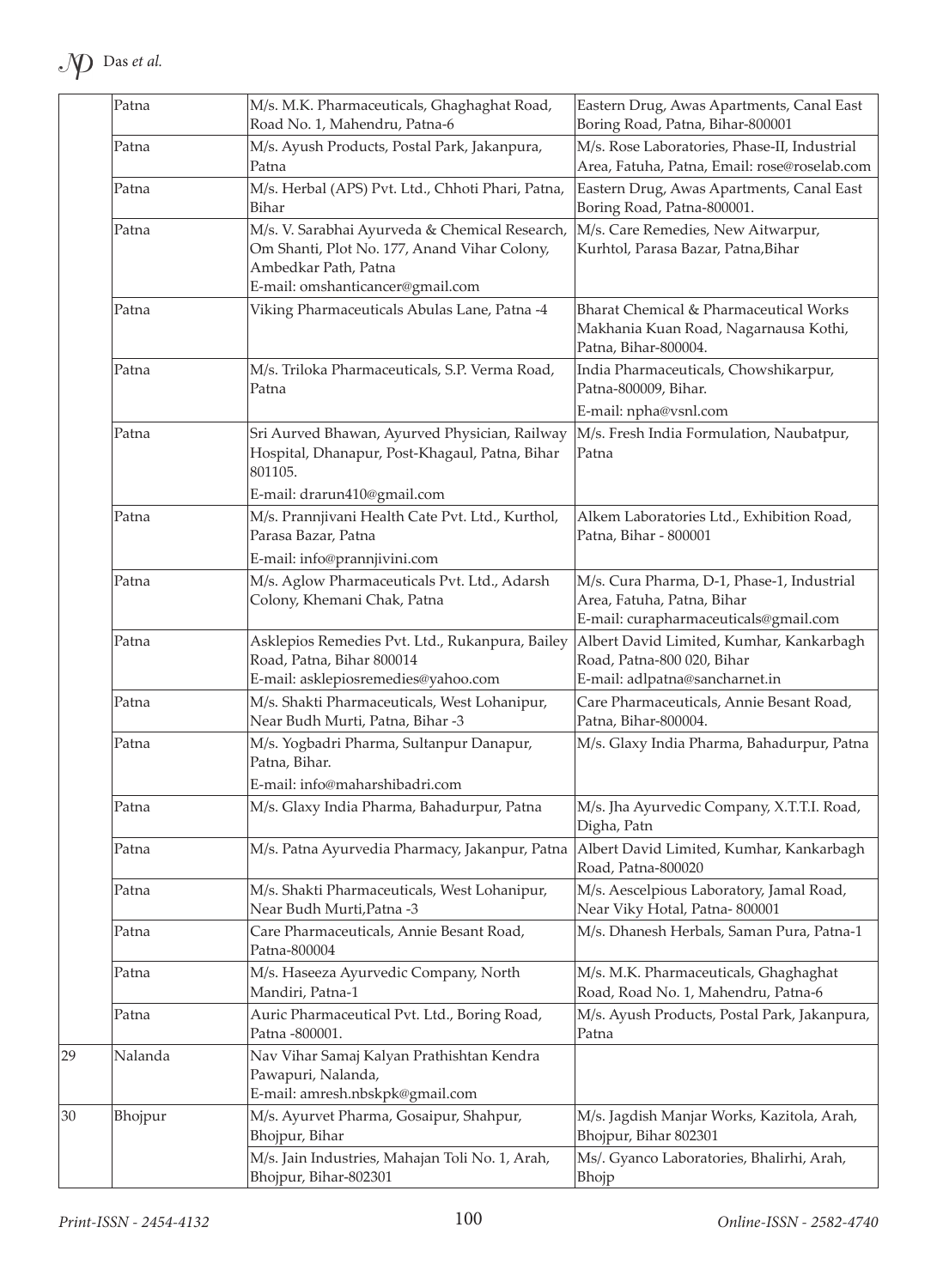| 31<br>Buxar |            | M/s. Maharshi Upmenu Pharmaceuticals,<br>Niyajipur, Buxer, Bihar | M/s. Bhojpur Ayurved, Pratishthan, Dumarao,<br>Buxer, Bihar             |  |  |
|-------------|------------|------------------------------------------------------------------|-------------------------------------------------------------------------|--|--|
|             |            | M/s. Hind Ayuirvedic Aushadhalaya, Dumarao,<br>Buxer, Bihar      | M/s. Sri Shyam Ayurved Bhawan, Civil Line,<br>Buxer, Bihar              |  |  |
|             |            | M/s. Maharshi Upmenu Pharmaceuticals,<br>Niyajipur, Buxer, Bihar | M/s. Bhojpur Ayurved, Pratishthan, Dumarao,<br>Buxer, Bihar             |  |  |
|             |            | M/s. Sri Shyam Ayurved Bhawan, Civil Line,<br>Buxer, Bihar       | M/s. Krishna Pharmaceuticals, Bishwambhar<br>Nagar, Deokali, Buxer      |  |  |
|             |            | M/s. Sri Shyam Ayurved Bhawan, Civil Line,<br>Buxer,             |                                                                         |  |  |
| 32          | Rohtas     | Sri Gaurishankar Asudhalaya, VPO Chenari<br>Rohtas, Bihar        | M/s. Ramayan Pharma, Dehri-on-sone,<br>Rohtas, Bihar                    |  |  |
|             |            | M/s. Rani Herabaceuticals, Tilauthu, Rohtas,<br>Bihar            | M/s. Rani Herabaceuticals, Tilauthu, Rohtas,<br>Bihar                   |  |  |
|             |            | M/s. Decan Pharmaceuticals, New Area, Dehri-<br>on-sone, Rohta   | Shiv Ganesh Ayurved, Prathishtan, Bir Nagar<br>Virnagar, Chenari Rohtas |  |  |
|             |            | M/s. Dadan India, Mochi Tola, Rohtas                             |                                                                         |  |  |
| 33          | Bhabhua    |                                                                  |                                                                         |  |  |
| 34          | Gaya       | M/s. Herbomeel Pharma, Dandibagh, Chand<br>Chawa, Gaya, Bihar    | M/s. Bharat Ayurveda Laboratory, K.P. Lane<br>Kabirbagh, Gaya, Bihar    |  |  |
|             |            | M/s. Ganesh Ayurveda, Luxman Sahai Lane,<br>Gaya                 | M/s. Agrawal Rasayanik Udyog, Alipur, Gaya                              |  |  |
|             |            | M/s. Herbomeel Pharma, Dandibagh, Chand<br>Chawa, Gaya, Bihar    | M/s. Ganesh Ayurveda, Luxman Sahai Lane,<br>Gaya, Bihar                 |  |  |
|             |            | M/s. Copra Pharmaceuticals, G.K. Road, Gaya,<br>Bihar            | M/s. Green Lab Health Care, Bahelia Bigha,<br>Gaya                      |  |  |
| 35          | Jehanabad  | M/s. Hardwar Sewashram, Prajapatinagar,<br>Jahanabad, Bihar      |                                                                         |  |  |
| 36          | Arwal      |                                                                  |                                                                         |  |  |
| 37          | Nawada     | M/s. Subhas Ayurvedic Store, Station Road,<br>Nawada, Bihar      | M/s. G.S. Harbal Health Care, Navi Nagar,<br>Nawada, Bihar              |  |  |
|             |            | M/s. Zimalaya Drug Pvt Ltd., Gandhi Nagar,<br>Nawada, Bihar      | M/s. Dhrvuvkan Ayurvedic Pharma, Rajendra<br>Nagar, Nawada, Bihar       |  |  |
|             |            | M/s. I.P.L. Research Centre, Industrial Area,<br>Nawada, Bihar   | M/s. Shanti Herbal Health Care, Nondiganj,<br>Nawada, Bihar             |  |  |
|             |            | M/s. Zimalaya Drug Pvt Ltd., Gandhi Nagar,<br>Nawada, Bihar      |                                                                         |  |  |
| 38          | Aurangabad |                                                                  |                                                                         |  |  |

# **ICT initiatives for farmers other than E- Charak**

| ICT initiatives other than E- Charak (Das and Paswan; 2018) |                                                  |                                                                                  |                        |                     |                        |  |  |
|-------------------------------------------------------------|--------------------------------------------------|----------------------------------------------------------------------------------|------------------------|---------------------|------------------------|--|--|
| Name                                                        | Implementing<br>Agency                           | <b>Sponsoring Agency</b>                                                         | Target groups/<br>Area | Year of<br>Starting | Mode of<br>Information |  |  |
|                                                             | <b>Government/ Public Sector initiatives</b>     |                                                                                  |                        |                     |                        |  |  |
| <b>ASHA</b>                                                 | National<br><b>Informatics Centre</b>            | Dept. of IT, Govt. of<br>India                                                   | North East             | 2001                | Internet               |  |  |
| Agriculture Technology                                      | CAR, SAUs                                        | <b>ICAR</b>                                                                      | India                  | 2001                | Internet, Mobil        |  |  |
| Information Centre (ATICS)                                  |                                                  |                                                                                  |                        |                     | e/telephone            |  |  |
| <b>AGMARKNET</b>                                            | National<br>Informatics Centre,<br>Govt of India | Directorate of<br>Marketing and<br>Inspection (DMI) -<br>Ministry of Agriculture | India                  | 2001                | Internet               |  |  |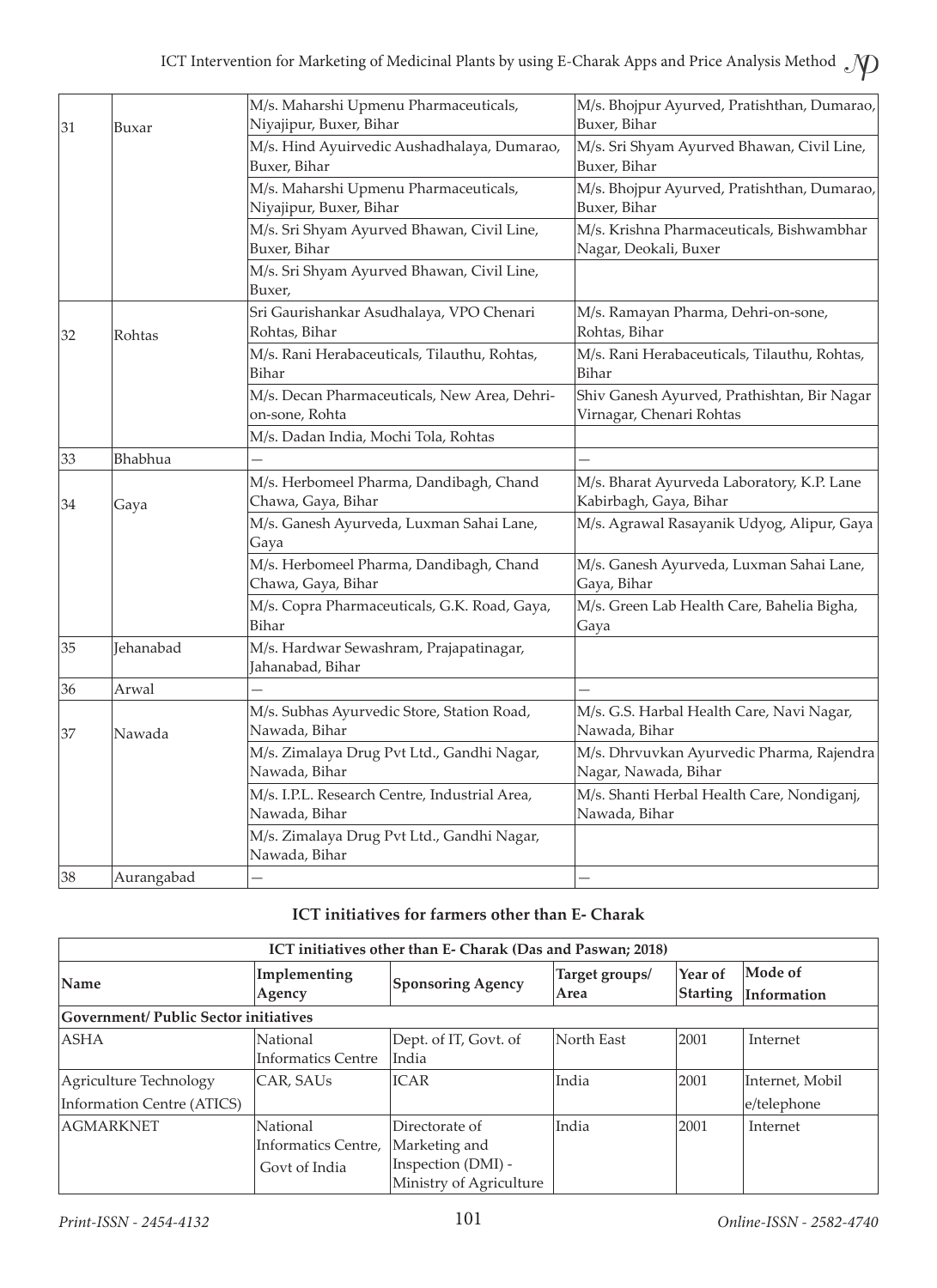| <b>AGRISNET</b> (Agricultural<br>Informatics and                   | <b>NICNET</b>                                                                                         | <b>ICAR</b>                                                                                                                                     | Rural areas of<br>India                                                                       | 2002 | Internet                           |
|--------------------------------------------------------------------|-------------------------------------------------------------------------------------------------------|-------------------------------------------------------------------------------------------------------------------------------------------------|-----------------------------------------------------------------------------------------------|------|------------------------------------|
| Communications Network)                                            |                                                                                                       |                                                                                                                                                 |                                                                                               |      |                                    |
| e-Sagu                                                             | International<br>Institute of<br>Information<br>Technology,<br>Hyderabad                              | Ministry of<br>Communication and<br>Information Technology,<br>Govt. of India                                                                   | Farmers India                                                                                 | 2004 | Internet                           |
| e-Arik                                                             | College of<br>Horticulture and<br>Forestry, Central<br>Agricultural<br>University (CAU                | Department of Scientific Tribal farmers of<br>and Industrial Research India<br>(DSIR), Ministry of<br>Science and Technology,<br>Govt. of India |                                                                                               | 2007 | Internet, TV,<br>Telephone/mo bile |
| I Kisan                                                            | Nagarjuna fertilizer NFCL<br>& chemical Ltd,<br>Hydearabad                                            |                                                                                                                                                 | India                                                                                         | 2004 | Internet                           |
| <b>IFFCO Kisan Sanchar</b>                                         | Airtel & IFFCO<br>Kisan Sanchar                                                                       | <b>IFFCO Kisan Sanchar</b><br>Ltd.                                                                                                              | India                                                                                         | 2008 | Mobile                             |
| <b>Kisan Call Centres</b>                                          | Department of<br>Agriculture &<br>Cooperation<br>(DAC), Ministry of<br>Agriculture, Govt.<br>of India | <b>DAC</b>                                                                                                                                      | Farmers India                                                                                 | 2004 | Telephone/mobile                   |
| <b>Private Sector initiatives</b>                                  |                                                                                                       |                                                                                                                                                 |                                                                                               |      |                                    |
| <b>ITC</b> eChoupal                                                | <b>ITC's International</b><br><b>Business Division</b><br>(IBD)                                       | <b>ITC's IBD</b>                                                                                                                                | Farmers of<br>MP, Haryana,<br>Uttarakhand,<br>Karnataka, AP,<br>UP, Rajasthan,<br>Maharashtra | 2000 | Internet                           |
| Tata Kisan Kendra                                                  | Tata Chemicals<br>Limited (TCL)                                                                       | Tata Chemicals Limited<br>(TCL)                                                                                                                 | Farmers of<br>Haryana, Punjab<br>& UP                                                         | 2003 | Internet                           |
| <b>NGO-initiatives</b>                                             |                                                                                                       |                                                                                                                                                 |                                                                                               |      |                                    |
| Jamset Ji Tata National<br>Virtual Academy for Rural<br>Prosperity | M S Swaminathan<br>Research<br>Foundation<br>(MSSRF)                                                  | Sir Dorabji Tata School<br><b>Welfare Trust</b>                                                                                                 | Pondicherry                                                                                   | 2003 | Internet                           |
| <b>Information Village Centers</b><br>of MSSRF                     | M.S. Swaminathan<br>Research<br>Foundation<br>(MSSRF)                                                 | International<br>Development Research<br>Centre (IDRC), Canada                                                                                  | 12 villages in<br>Pondicherry<br>region                                                       | 1998 | Internet                           |

Technically this information is a 'public good' in the public domain and a public resource. The same applies to information for agricultural development and progress generated by public sector research organizations. This is an area that now needs attention. There is huge potential for agricultural knowledge services providers but the key question at the moment is who and how this emerging vacuum can be filled?

# **CONCLUSION**

Traditionally, Marketing of Medicinal Plant based products mostly occurs through *Mandis* and other wholesale markets. There are various mediators as well. Trades are rather opaque and based on data on costs and appearances because different trends are not easily available to the farmers or producers. Here NMPB has started various initiatives to fill this gap through virtual platform www.e-charak.in and a